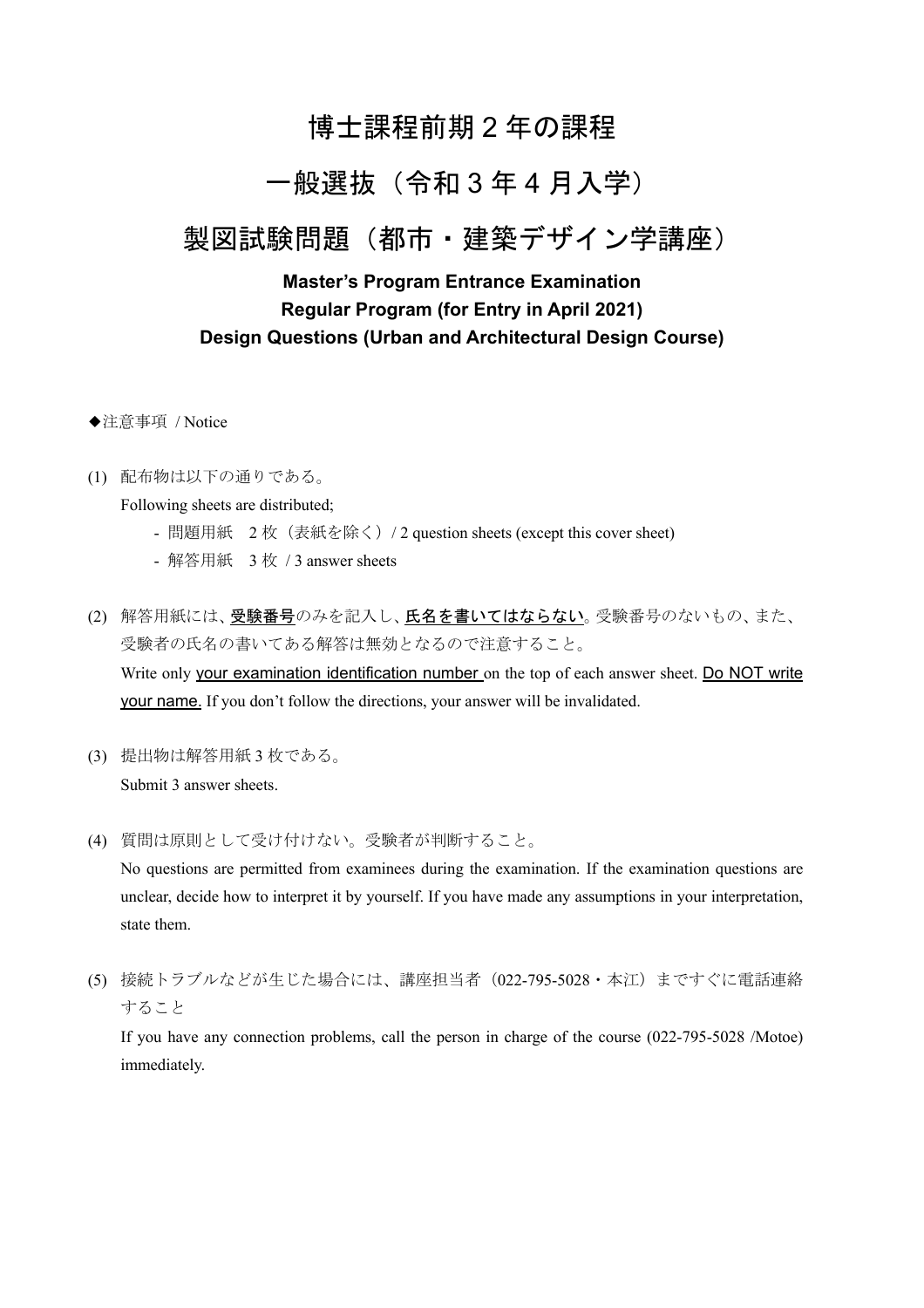#### 設計製図 問題(**160** 点)

#### 地方都市の郊外に建つデイケアセンターおよびグループホーム

下記の条件を満たす建築を設計せよ。

#### 敷地条件

- 敷地は、地方中核都市の中心市街地から 15km 程度離れた郊外田園地域で、近隣の住宅地からは距離が あり、周囲には水田が広がる静かな土地である。
- 用途地域の指定はない。許容建蔽率 60%、同容積率 200%。
- 道路斜線、隣地斜線は考慮しなくてもよい。
- 敷地は平坦で、道路および隣地との高低差はない。
- 気候は温暖で、積雪等に関する特別な配慮は必要ない。
- 南面の前面道路は幅員 4m で、通過交通は少なく静かな道路である。並木もない。

#### 計画概要

- 主要用途は、デイケアセンターおよびグループホーム
- 構造、階数は自由。
- 延べ床面積は 750 ㎡程度とする。
- 駐車台数は 10 台。うち2台はサービス用。
- 外構も自由に設計してよい。

#### (1) グループホーム

| - 個室 8室×20 m <sup>2</sup> | $160 \text{ m}^2$          |
|---------------------------|----------------------------|
| - 多目的トイレ 3 室×3 m゚         | 9 <sub>m<sup>2</sup></sub> |
| - 浴室                      | $10 \text{ m}^2$           |
| - 居間・食堂・キッチン              | $80 \text{ m}^2$           |

#### (2) デイサービス

| - 浴室         | $30 \text{ m}^2$  |
|--------------|-------------------|
| - 機能回復訓練室兼食堂 | $120 \text{ m}^2$ |
| - 厨房         | $25 \text{ m}^2$  |
| - 休憩室        | $20 \text{ m}^2$  |

#### (3) その他

- 事務室 25 ㎡
- 倉庫、階段、廊下等。
- 必要に応じてエレベータを設置する。